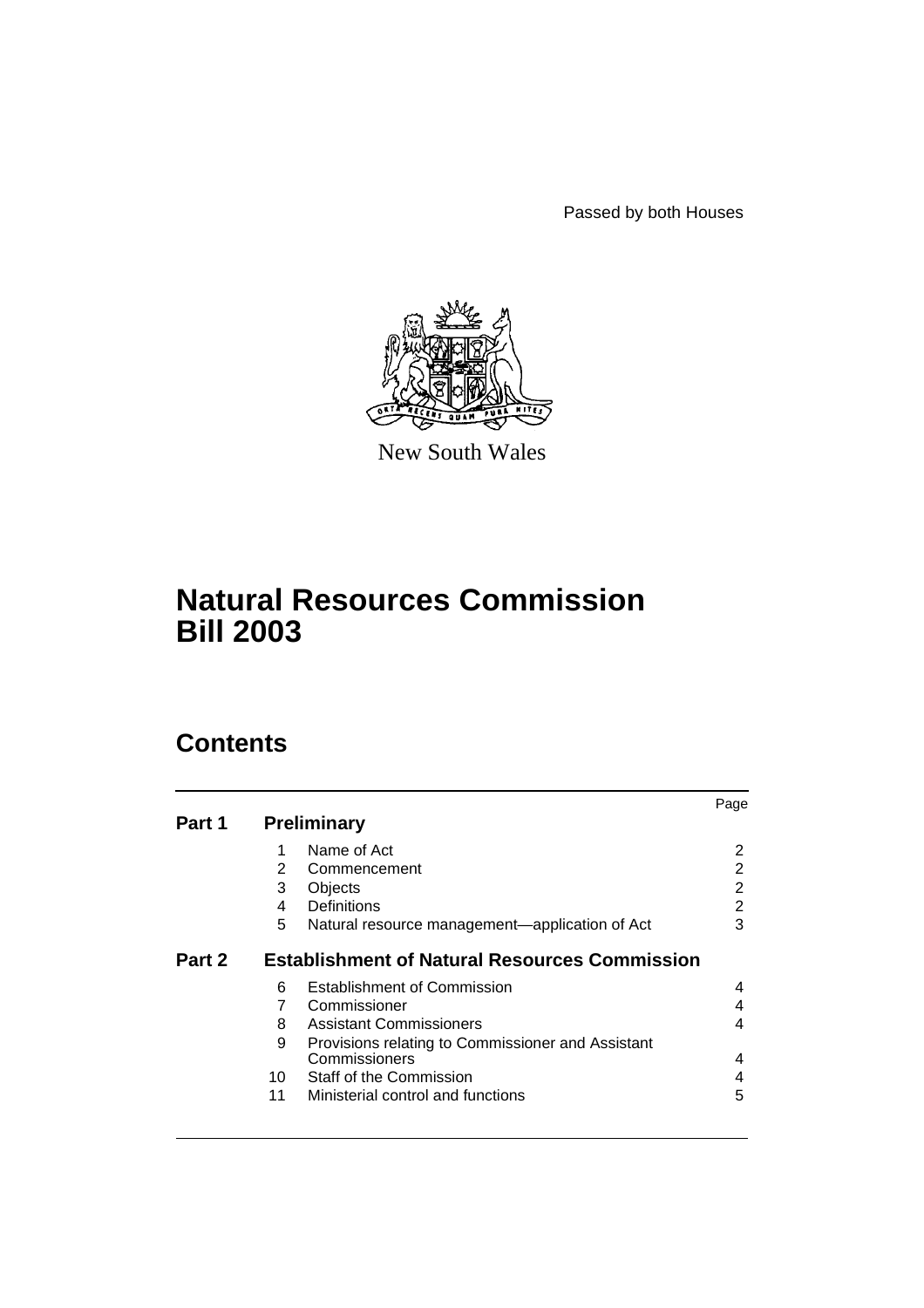**Contents** 

|                   |                                                  |                                                                                  | Page           |  |
|-------------------|--------------------------------------------------|----------------------------------------------------------------------------------|----------------|--|
| Part 3            | <b>Functions of Natural Resources Commission</b> |                                                                                  |                |  |
|                   | 12                                               | General functions                                                                | 6              |  |
|                   | 13                                               | Specific functions                                                               | 6              |  |
|                   | 14                                               | Guiding principles                                                               | 6              |  |
|                   | 15                                               | Reports                                                                          | $\overline{7}$ |  |
|                   | 16                                               | Assistance to Commission                                                         | $\overline{7}$ |  |
|                   | 17                                               | Delegation of Commission's functions                                             | 8              |  |
| Part 4            | <b>Miscellaneous</b>                             |                                                                                  |                |  |
|                   | 18                                               | Act binds the Crown                                                              | 9              |  |
|                   | 19                                               | Cabinet documents and proceedings                                                | 9              |  |
|                   | 20                                               | Proof of certain matters not required                                            | 9              |  |
|                   | 21                                               | Proceedings for offences                                                         | 9              |  |
|                   | 22                                               | Regulations                                                                      | 10             |  |
|                   | 23                                               | Amendment of other Acts and instruments                                          | 10             |  |
|                   | 24                                               | Savings, transitional and other provisions                                       | 10             |  |
|                   | 25                                               | Review of Act                                                                    | 10             |  |
| <b>Schedule 1</b> |                                                  | <b>Provisions relating to Commissioner and</b><br><b>Assistant Commissioners</b> | 11             |  |
| <b>Schedule 2</b> |                                                  | <b>Amendment of other Acts and instruments</b>                                   |                |  |
| <b>Schedule 3</b> |                                                  | Savings, transitional and other provisions                                       | 14<br>19       |  |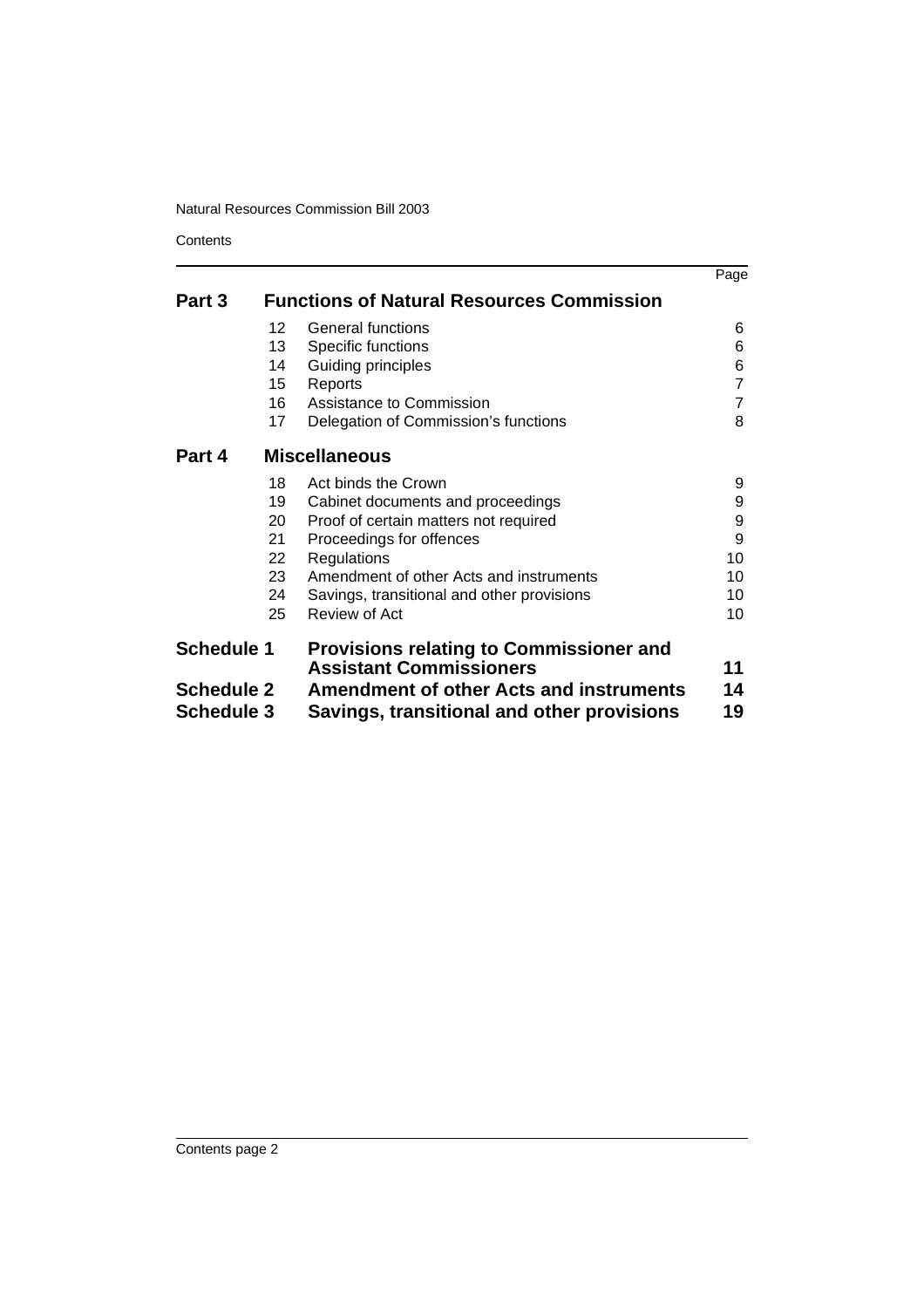*I certify that this PUBLIC BILL, which originated in the LEGISLATIVE ASSEMBLY, has finally passed the LEGISLATIVE COUNCIL and the LEGISLATIVE ASSEMBLY of NEW SOUTH WALES.*

> *Clerk of the Legislative Assembly. Legislative Assembly, Sydney, , 2003*



New South Wales

# **Natural Resources Commission Bill 2003**

Act No , 2003

An Act to establish the Natural Resources Commission; to confer functions on the Commission with respect to natural resource management; to amend various Acts consequentially; and for other purposes.

See also Native Vegetation Act 2003, Catchment Management Authorities Act 2003.

*I have examined this Bill, and find it to correspond in all respects with the Bill as finally passed by both Houses.*

*Chairman of Committees of the Legislative Assembly.*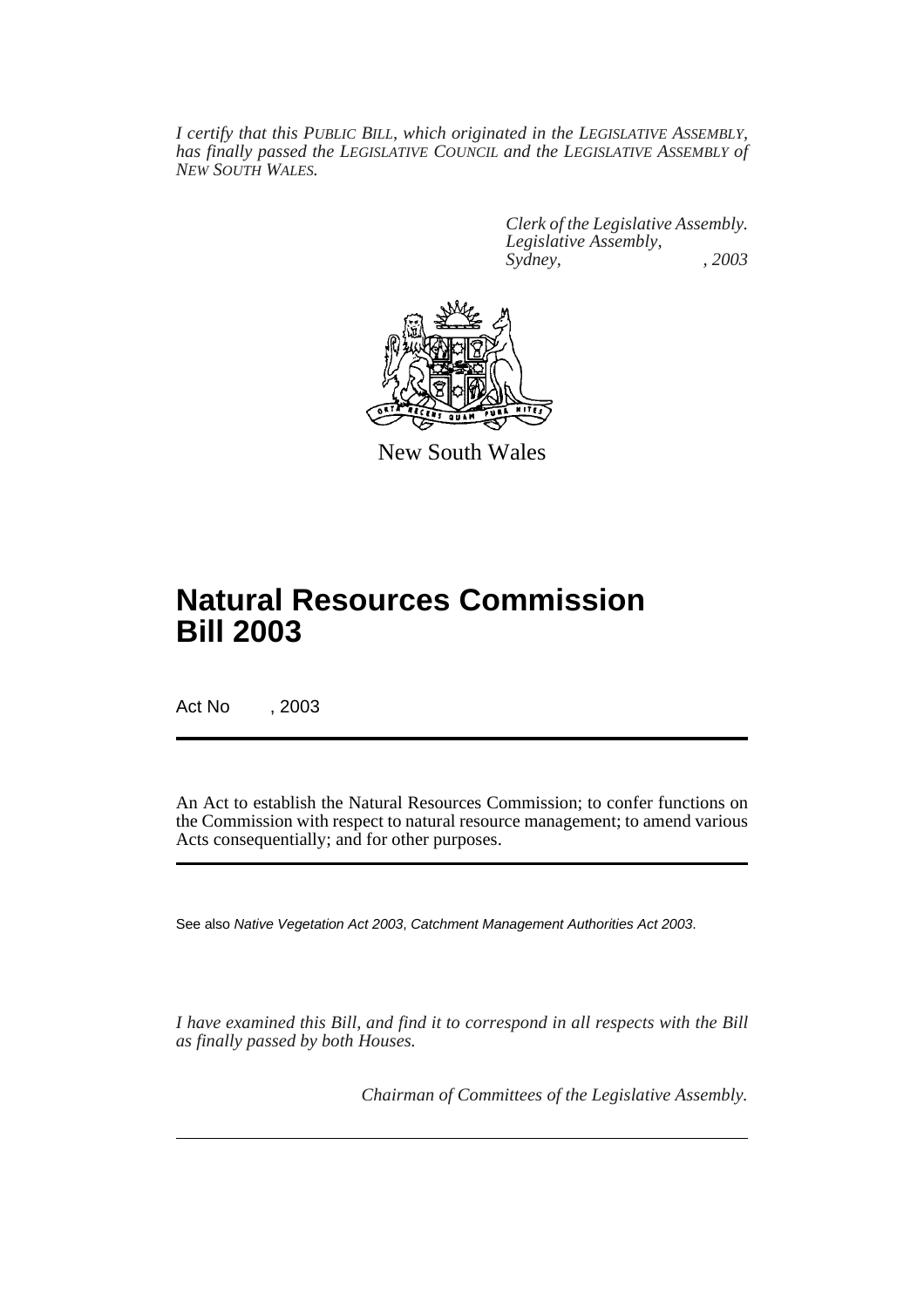Clause 1 Natural Resources Commission Bill 2003

Part 1 Preliminary

## **The Legislature of New South Wales enacts:**

# <span id="page-3-1"></span><span id="page-3-0"></span>**Part 1 Preliminary**

### **1 Name of Act**

This Act is the *Natural Resources Commission Act 2003*.

# <span id="page-3-2"></span>**2 Commencement**

This Act commences on a day or days to be appointed by proclamation.

## <span id="page-3-3"></span>**3 Objects**

The object of this Act is to establish an independent body with broad investigating and reporting functions for the purposes of:

- (a) establishing a sound scientific basis for the properly informed management of natural resources in the social, economic and environmental interests of the State, and
- (b) enabling the adoption of State-wide standards and targets for natural resource management issues, and
- (c) advising on the circumstances in which broadscale clearing is to be regarded as improving or maintaining environmental outcomes for the purposes of the *Native Vegetation Act 2003*.

# <span id="page-3-4"></span>**4 Definitions**

In this Act:

*Assistant Commissioner* means an Assistant Commissioner for the Natural Resources Commission.

*catchment management authority* means a catchment management authority established under Part 2 of the *Catchment Management Authorities Act 2003*.

*Commission* means the Natural Resources Commission established under Part 2.

*Commissioner* means the Commissioner for the Natural Resources Commission.

*exercise* a function includes perform a duty.

*function* includes a power, authority or duty.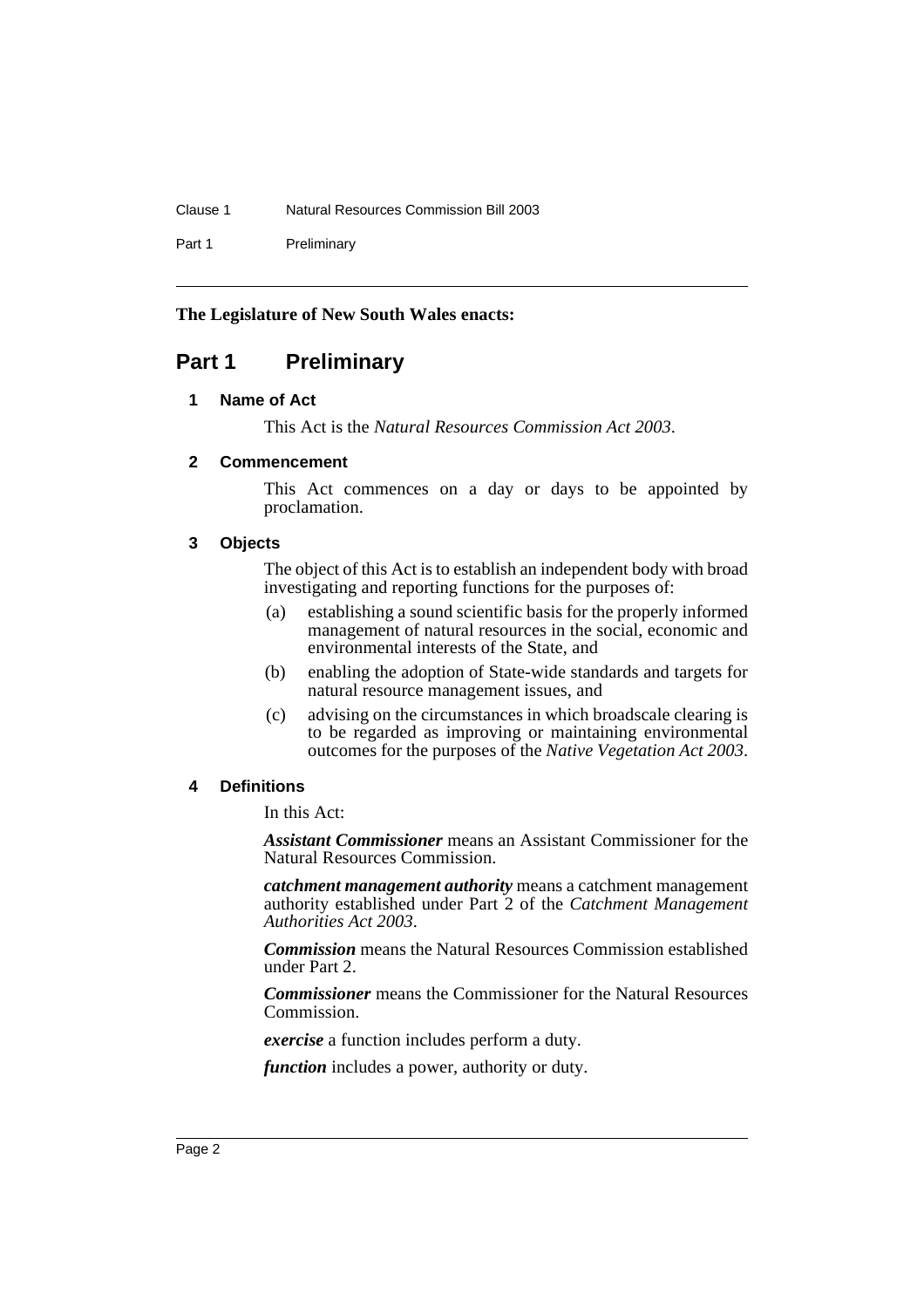Natural Resources Commission Bill 2003 Clause 5

Preliminary **Preliminary** Part 1

*government agency* means any public or local authority, and includes:

- (a) a government department, State owned corporation and council of a local government area, and
- (b) the head of a government agency.

*natural resource management*—see section 5.

### <span id="page-4-0"></span>**5 Natural resource management—application of Act**

For the purposes of this Act, *natural resource management* extends to the following matters relating to the management of natural resources:

- (a) water,
- (b) native vegetation,
- (c) salinity,
- (d) soil,
- (e) biodiversity,
- (f) coastal protection,
- (g) marine environment (except a matter arising under the *Fisheries Management Act 1994* or the *Marine Parks Act 1997*),
- (h) forestry,
- (i) any other matter concerning natural resources prescribed by the regulations.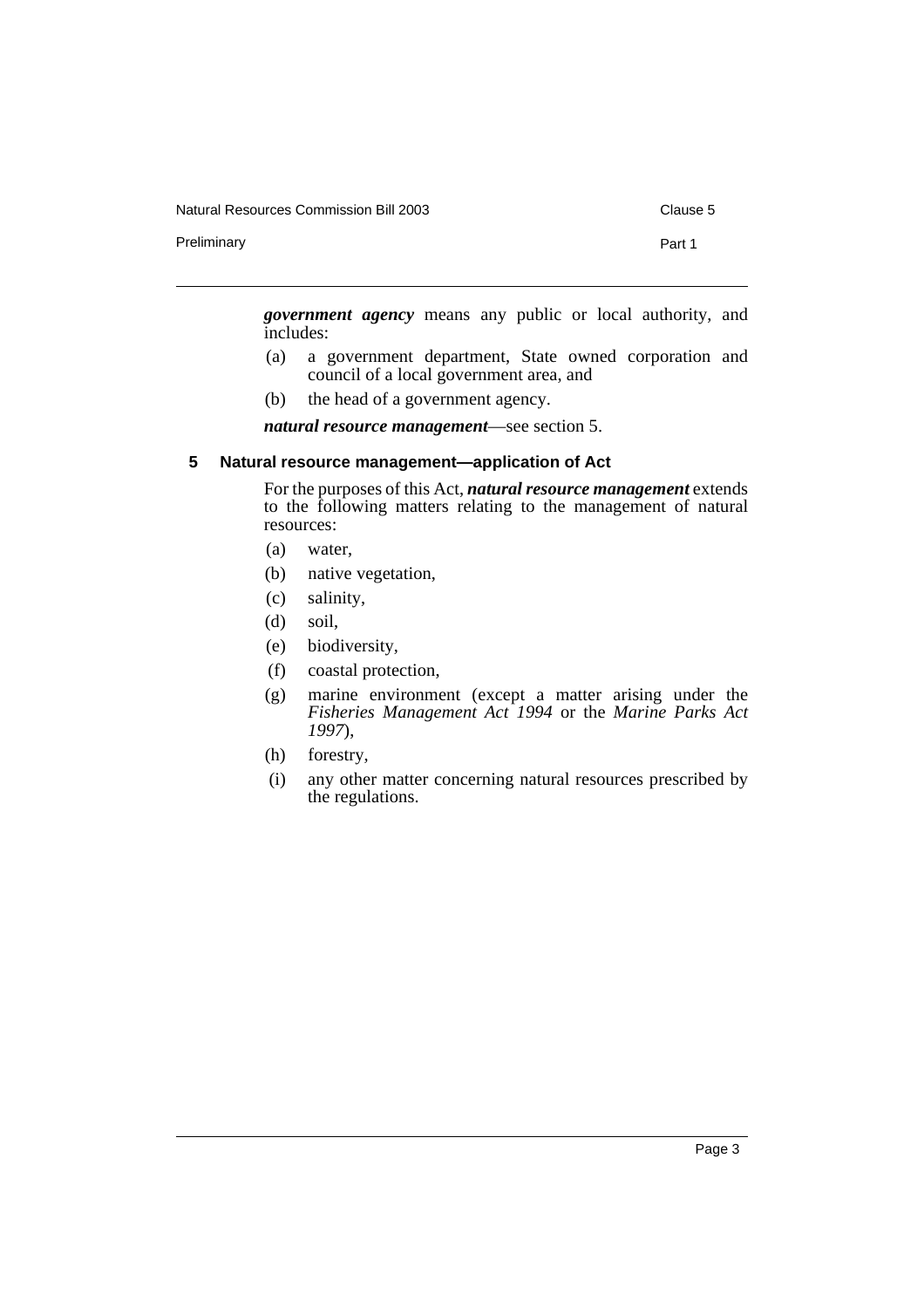# <span id="page-5-0"></span>**Part 2 Establishment of Natural Resources Commission**

## <span id="page-5-1"></span>**6 Establishment of Commission**

- (1) There is established by this Act a Natural Resources Commission. The Commission is a body corporate.
- (2) The functions of the Commission are exerciseable by the Commissioner, and any act, matter or thing done in the name of, or on behalf of, the Commission by the Commissioner, or with the authority of the Commissioner, is taken to have been done by the Commission.

## <span id="page-5-2"></span>**7 Commissioner**

- (1) The Governor may appoint a Commissioner for the Natural Resources Commission.
- (2) The Commissioner has the functions conferred or imposed on the Commissioner by or under this or any other Act.

### <span id="page-5-3"></span>**8 Assistant Commissioners**

- (1) The Commissioner may, with the concurrence of the Minister, appoint Assistant Commissioners for the Natural Resources Commission.
- (2) An Assistant Commissioner has the functions conferred or imposed on the Assistant Commissioner by or under this or any other Act.
- (3) An Assistant Commissioner is to assist the Commissioner, as the Commissioner requires.

### <span id="page-5-4"></span>**9 Provisions relating to Commissioner and Assistant Commissioners**

Schedule 1 has effect with respect to the Commissioner and an Assistant Commissioner.

### <span id="page-5-5"></span>**10 Staff of the Commission**

- (1) The staff of the Commission are to be employed under Chapter 2 of the *Public Sector Employment and Management Act 2002*.
- (2) The Commission may arrange for the use of the services of any staff or facilities of a government agency.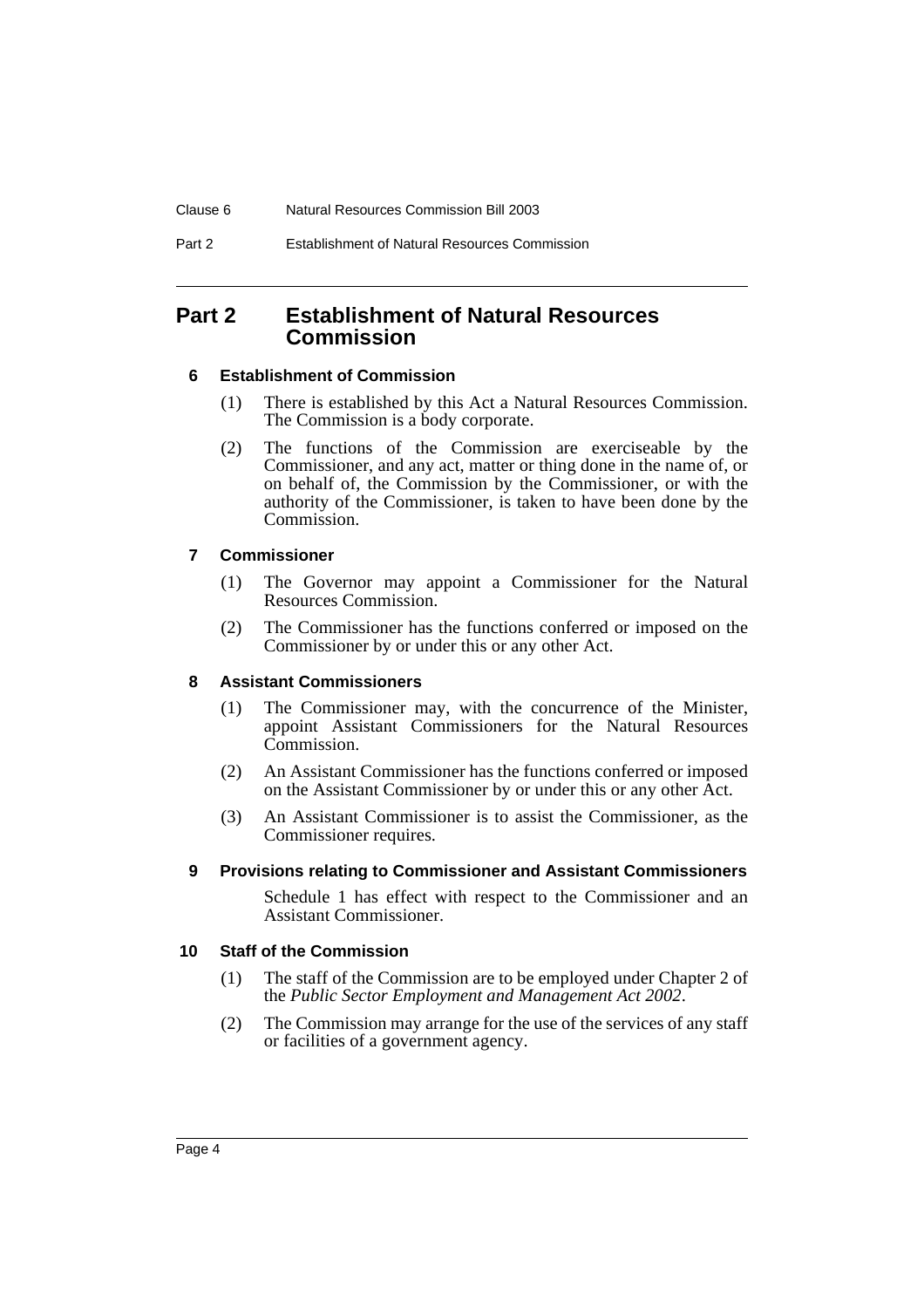| <b>Natural Resources Commission Bill 2003</b> | Clause 11 |
|-----------------------------------------------|-----------|
| Establishment of Natural Resources Commission | Part 2    |

(3) For the purposes of this Act, a person employed under subsection (1) or whose services are made use of under subsection (2) is a member of staff of the Commission.

## <span id="page-6-0"></span>**11 Ministerial control and functions**

- (1) The Commission is not subject to Ministerial control in respect of the preparation and contents of any advice or recommendation of the Commission, but in other respects is subject to the control and direction of the Minister.
- (2) The Minister may delegate any of the Minister's functions under this Act (other than this power of delegation) to another Minister.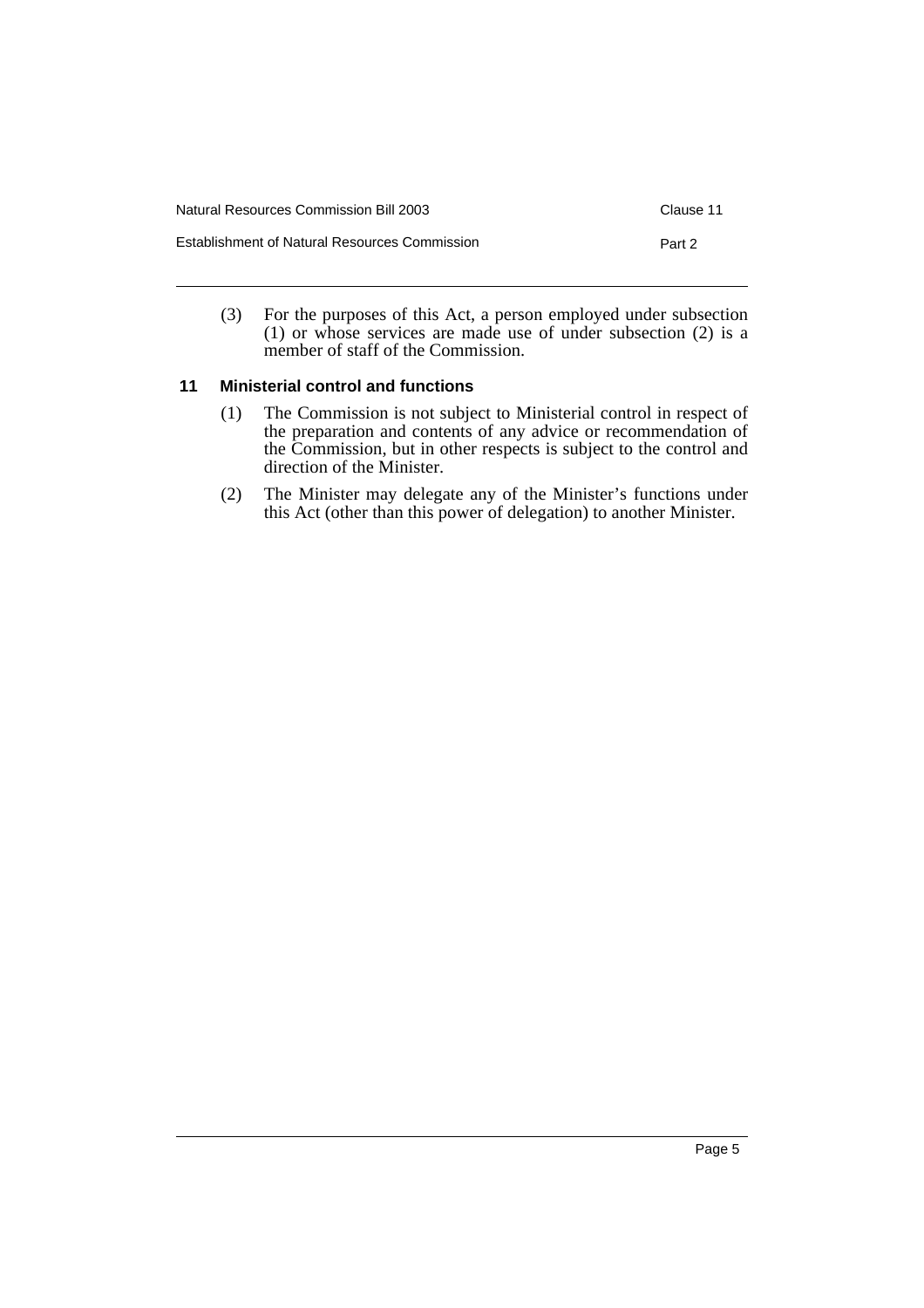#### Clause 12 Natural Resources Commission Bill 2003

#### Part 3 Functions of Natural Resources Commission

# <span id="page-7-0"></span>**Part 3 Functions of Natural Resources Commission**

#### <span id="page-7-1"></span>**12 General functions**

- (1) The Commission has the general function of providing the Government with independent advice on natural resource management.
- (2) The Commission has such other functions as are conferred or imposed on it by or under this Act.

#### <span id="page-7-2"></span>**13 Specific functions**

The Commission has the following functions:

- (a) to recommend State-wide standards and targets for natural resource management issues,
- (b) to recommend the approval, under the *Catchment Management Authorities Act 2003*, of catchment action plans of catchment management authorities that are consistent with State-wide standards and targets adopted by the Government for natural resource management issues,
- (c) to undertake audits of the effectiveness of the implementation of those plans in achieving compliance with those State-wide standards and targets as it considers appropriate,
- (d) to undertake audits of those plans and other natural resource management issues as required by the Minister,
- (e) to co-ordinate or undertake significant natural resource and conservation assessments as required by the Minister,
- (f) to undertake inquiries on natural resource management issues as required by the Minister,
- (g) to assist in the reconciliation of particular complex natural resource management issues that are referred to the Commission by the Minister,
- (h) to advise the Minister on priorities for research concerning natural resource management issues,
- (i) to arrange for information to be gathered and disseminated on natural resource management issues.

### <span id="page-7-3"></span>**14 Guiding principles**

In exercising its functions, the Commission is to have regard to:

(a) the principles of ecologically sustainable development, and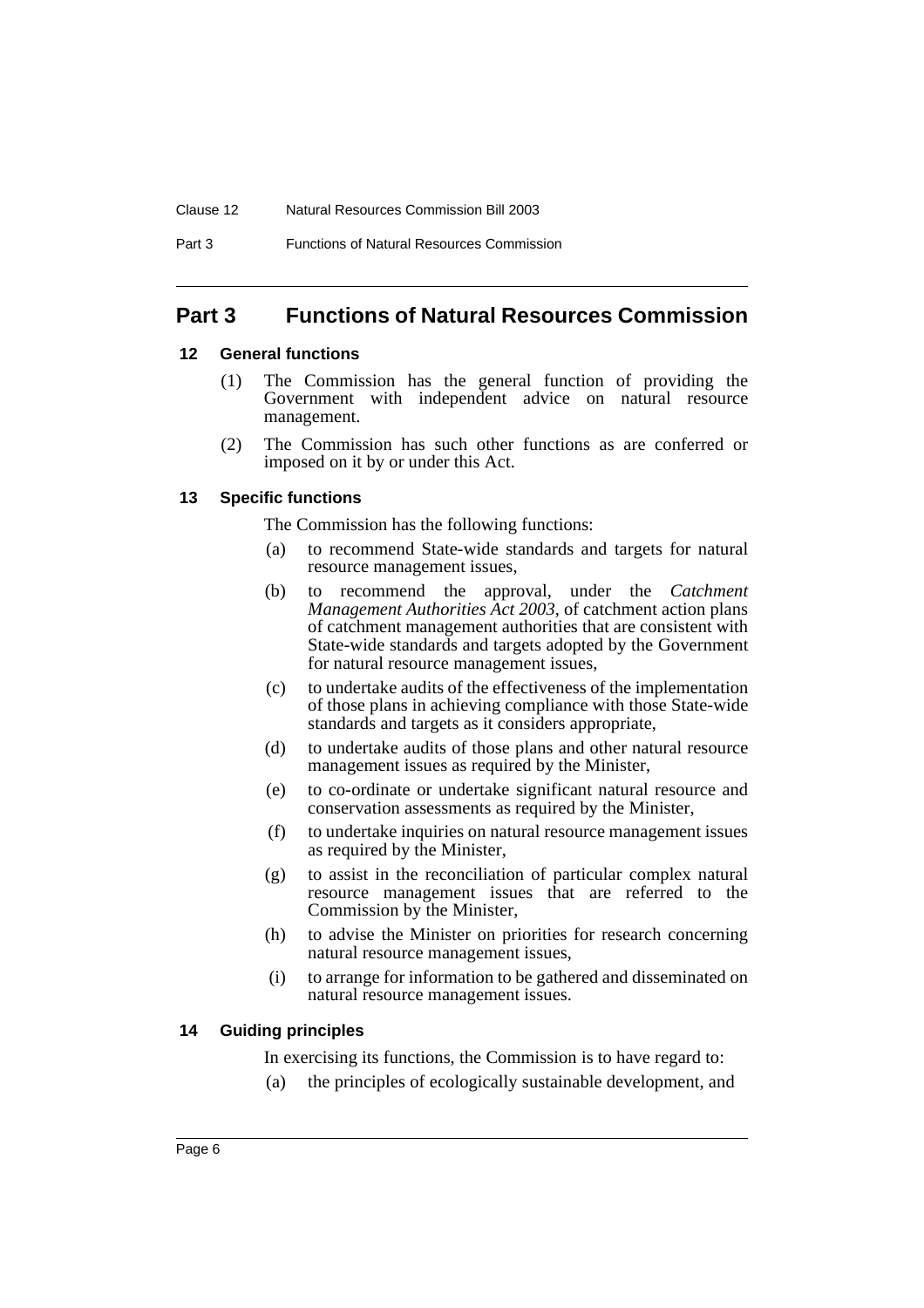- Functions of Natural Resources Commission **Part 3** Part 3
- - (b) the social and economic implications of its recommendations and advice, and
	- (c) an integrated approach to natural resource management issues, and
	- (d) regional variation in the environment, and
	- (e) indigenous knowledge of natural resource management, and
	- (f) State and national legislation and policies that are relevant to natural resource management.

### <span id="page-8-0"></span>**15 Reports**

- (1) The Commission is to provide the Minister with reports on the exercise of all its functions under section 13.
- (2) The Commission is to provide the Minister with annual reports on its work and activities, including on:
	- (a) the outcomes of any audits or inquiries it has undertaken during the reporting period, and
	- (b) the progress in achieving compliance with State-wide standards and targets adopted by the Government, including the effectiveness of the implementation of catchment action plans in achieving compliance with those standards and targets.
- (3) Each report of the Commission is to be made public within a reasonable time after it is provided to the Minister.
- (4) A report of the Commission may be included in the annual report of the Commission under the *Annual Reports (Statutory Bodies) Act 1984*.

### <span id="page-8-1"></span>**16 Assistance to Commission**

- (1) The Commission may enter arrangements with any government agency or other body or person (including the engagement of consultants) for the provision of assistance to the Commission in connection with the exercise of its functions.
- (2) The Commission may obtain advice from any advisory committee appointed by the Commission.
- (3) The Commission may, for the purposes of exercising its functions, direct a government agency to provide the Commission with any relevant information held by the agency, and the agency must (subject to subsection (4)) comply with the direction.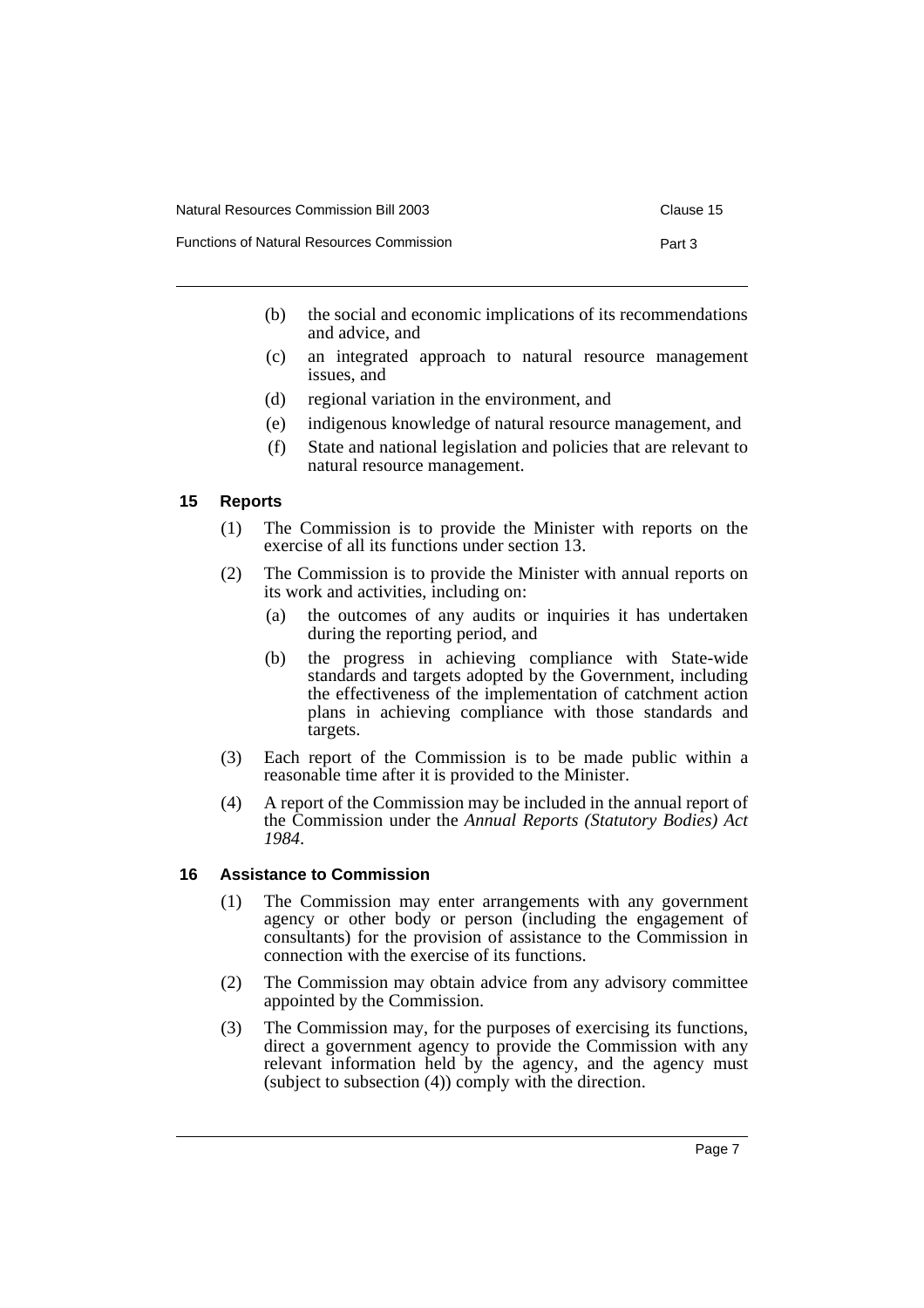#### Clause 17 Natural Resources Commission Bill 2003

### Part 3 Functions of Natural Resources Commission

(4) If a dispute arises about any such direction, the dispute may be referred to the Premier for resolution.

### <span id="page-9-0"></span>**17 Delegation of Commission's functions**

The Commission may delegate any of its functions, other than this power of delegation, to:

- (a) an Assistant Commissioner, or
- (b) a committee of persons (at least one member of which is the Commissioner or an Assistant Commissioner).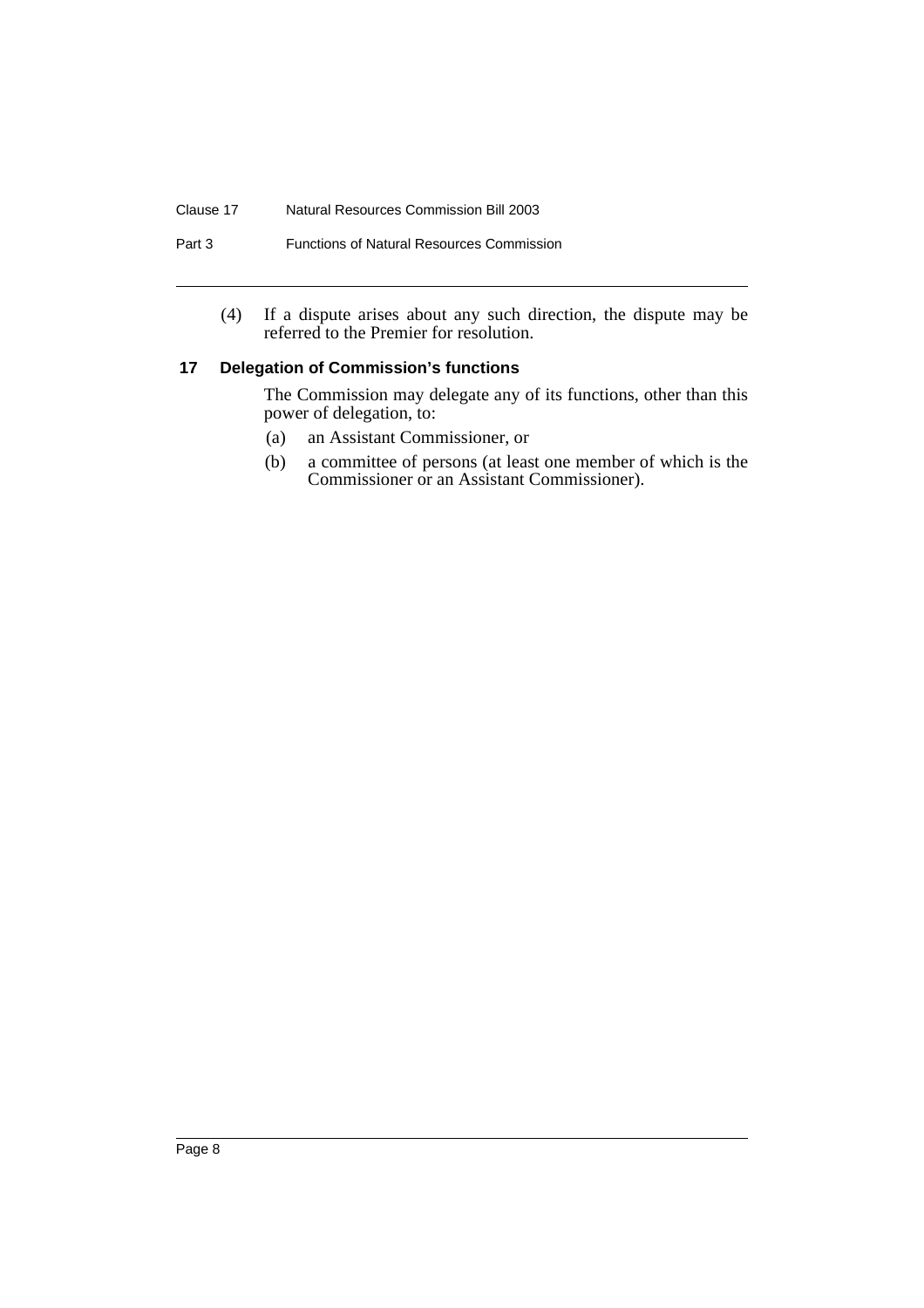Natural Resources Commission Bill 2003 Clause 18

Miscellaneous Part 4

# <span id="page-10-0"></span>**Part 4 Miscellaneous**

### <span id="page-10-1"></span>**18 Act binds the Crown**

This Act binds the Crown, not only in right of New South Wales but also, so far as the legislative power of Parliament permits, the Crown in all its other capacities.

### <span id="page-10-2"></span>**19 Cabinet documents and proceedings**

- (1) This Act does not enable the Commission:
	- (a) to require any person to give any statement of information or answer any question which relates to confidential proceedings of Cabinet, or
	- (b) to require any person to produce a Cabinet document, or
	- (c) to inspect a Cabinet document.
- (2) For the purposes of this section, a certificate of the head of The Cabinet Office that any information or question relates to confidential proceedings of Cabinet or that a document is a Cabinet document is conclusive of the matter certified.
- (3) In this section:

*Cabinet* includes a committee of Cabinet or a subcommittee of such a committee.

*Cabinet document* means a document that is a restricted document by virtue of clause 1 of Part 1 of Schedule 1 of the *Freedom of Information Act 1989*.

### <span id="page-10-3"></span>**20 Proof of certain matters not required**

In any legal proceedings, proof is not required (unless evidence is given to the contrary) of the appointment of, or the holding of office by, the Commissioner or an Assistant Commissioner.

### <span id="page-10-4"></span>**21 Proceedings for offences**

Proceedings for an offence against this Act or the regulations are to be dealt with summarily before a Local Court.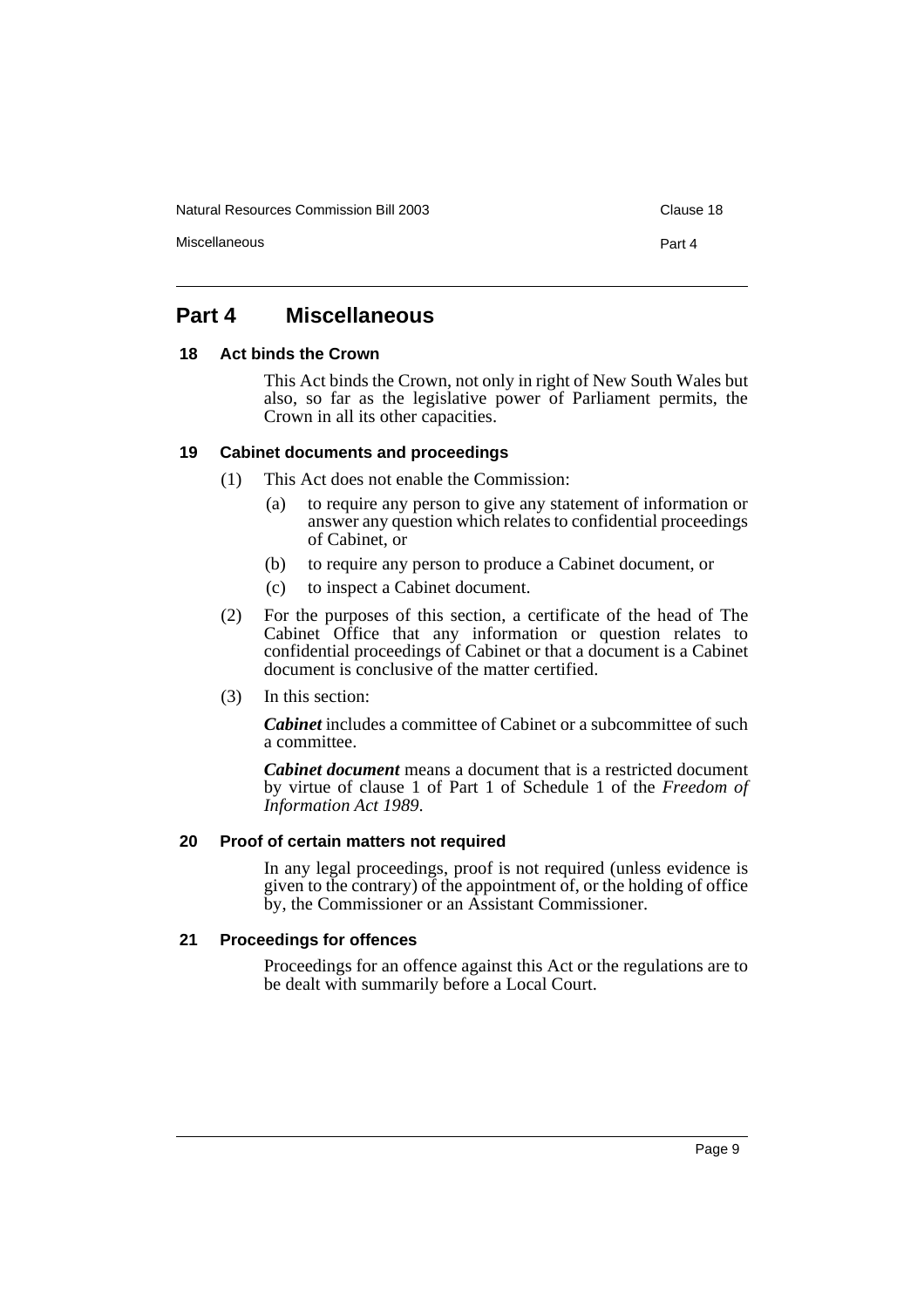#### Clause 22 Natural Resources Commission Bill 2003

Part 4 Miscellaneous

### <span id="page-11-0"></span>**22 Regulations**

- (1) The Governor may make regulations, not inconsistent with this Act, for or with respect to any matter that by this Act is required or permitted to be prescribed or that is necessary or convenient to be prescribed for carrying out or giving effect to this Act.
- (2) In particular, the regulations may make provision for or with respect to the disclosure of pecuniary interests by the Commissioner and an Assistant Commissioner.
- (3) A regulation may create an offence punishable by a penalty not exceeding 100 penalty units.

### <span id="page-11-1"></span>**23 Amendment of other Acts and instruments**

The Acts and instruments specified in Schedule 2 are amended as set out in that Schedule.

### <span id="page-11-2"></span>**24 Savings, transitional and other provisions**

Schedule 3 has effect.

### <span id="page-11-3"></span>**25 Review of Act**

- (1) The Minister is to review this Act to determine whether the policy objectives of the Act remain valid and whether the terms of the Act remain appropriate for securing those objectives.
- (2) The review is to be undertaken as soon as possible after the period of 5 years from the date of assent to this Act.
- (3) A report on the outcome of the review is to be tabled in each House of Parliament within 12 months after the end of the period of 5 years.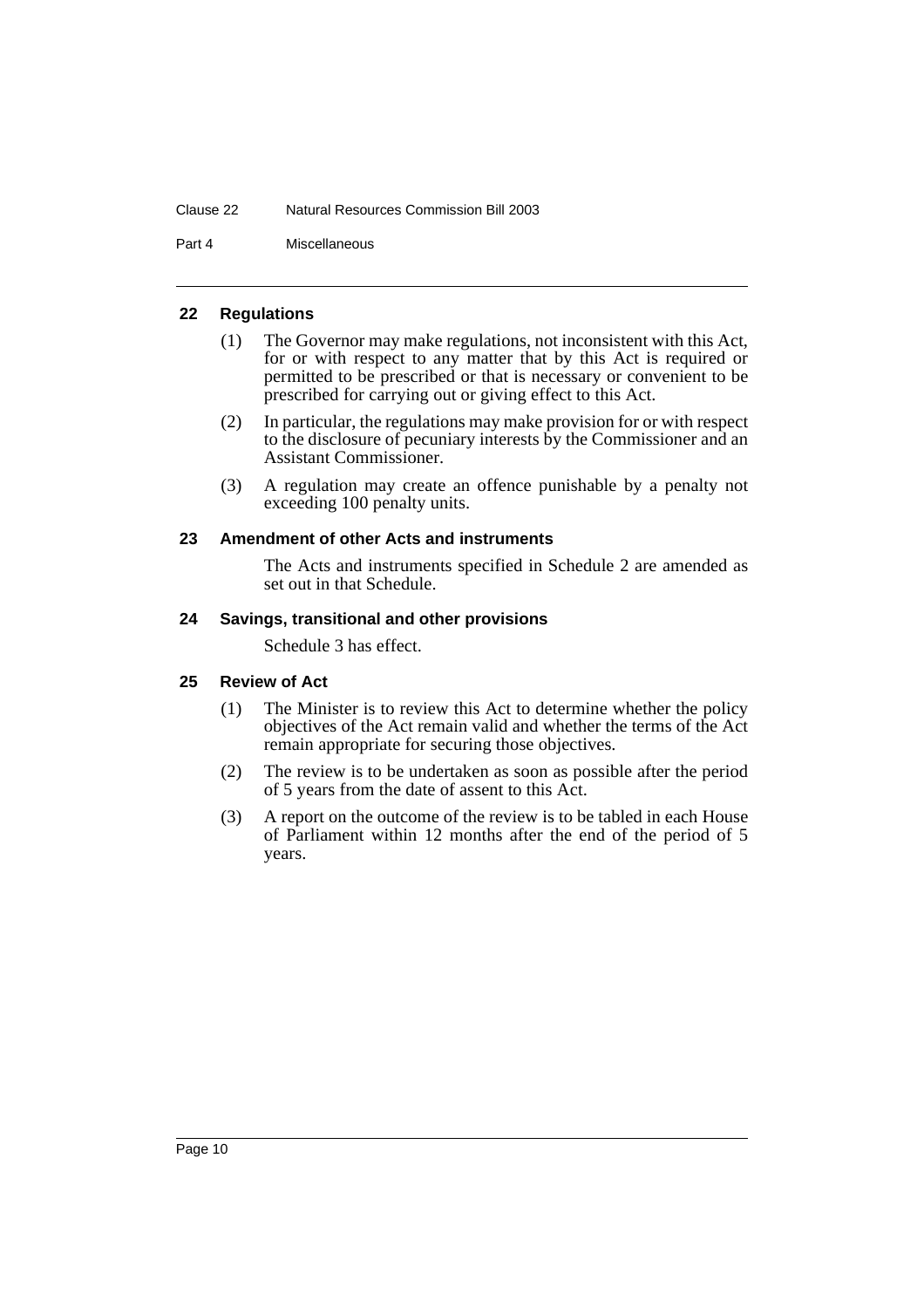Provisions relating to Commissioner and Assistant Commissioners Schedule 1

# <span id="page-12-0"></span>**Schedule 1 Provisions relating to Commissioner and Assistant Commissioners**

(Section 9)

#### **1 Acting Commissioner or Assistant Commissioner**

- (1) The Minister may appoint a person to act in the office of Commissioner during the illness or absence of the Commissioner.
- (2) The Commissioner may, with the concurrence of the Minister, appoint a person to act in the office of Assistant Commissioner.
- (3) A person, while acting in the office of Commissioner or Assistant Commissioner under this clause has all of the functions of the Commissioner or Assistant Commissioner (as the case requires).
- (4) A power to appoint a person to an office under this clause includes the power to remove the person from that office at any time.
- (5) A person while acting under this clause is entitled to be paid such remuneration (including travelling and subsistence allowances) as the Minister may from time to time determine.
- (6) For the purposes of this clause:
	- (a) a vacancy in the office of Commissioner or Assistant Commissioner is to be regarded as an absence from the office of the Commissioner or Assistant Commissioner, and
	- (b) during any period when an Assistant Commissioner acts in the office of Commissioner under this clause, the Assistant Commissioner is to be regarded as absent from office as Assistant Commissioner.

### **2 Basis of offices**

- (1) The office of Commissioner or Assistant Commissioner may be a full-time office or part-time office, according to the terms of appointment.
- (2) The holder of such a full-time office is required to hold it on that basis, except to the extent permitted by the Minister.

### **3 Terms of office**

(1) Subject to this Act, the Commissioner or an Assistant Commissioner holds office for such period (not exceeding 5 years) as is specified in the instrument of appointment, but is eligible (if otherwise qualified) for re-appointment.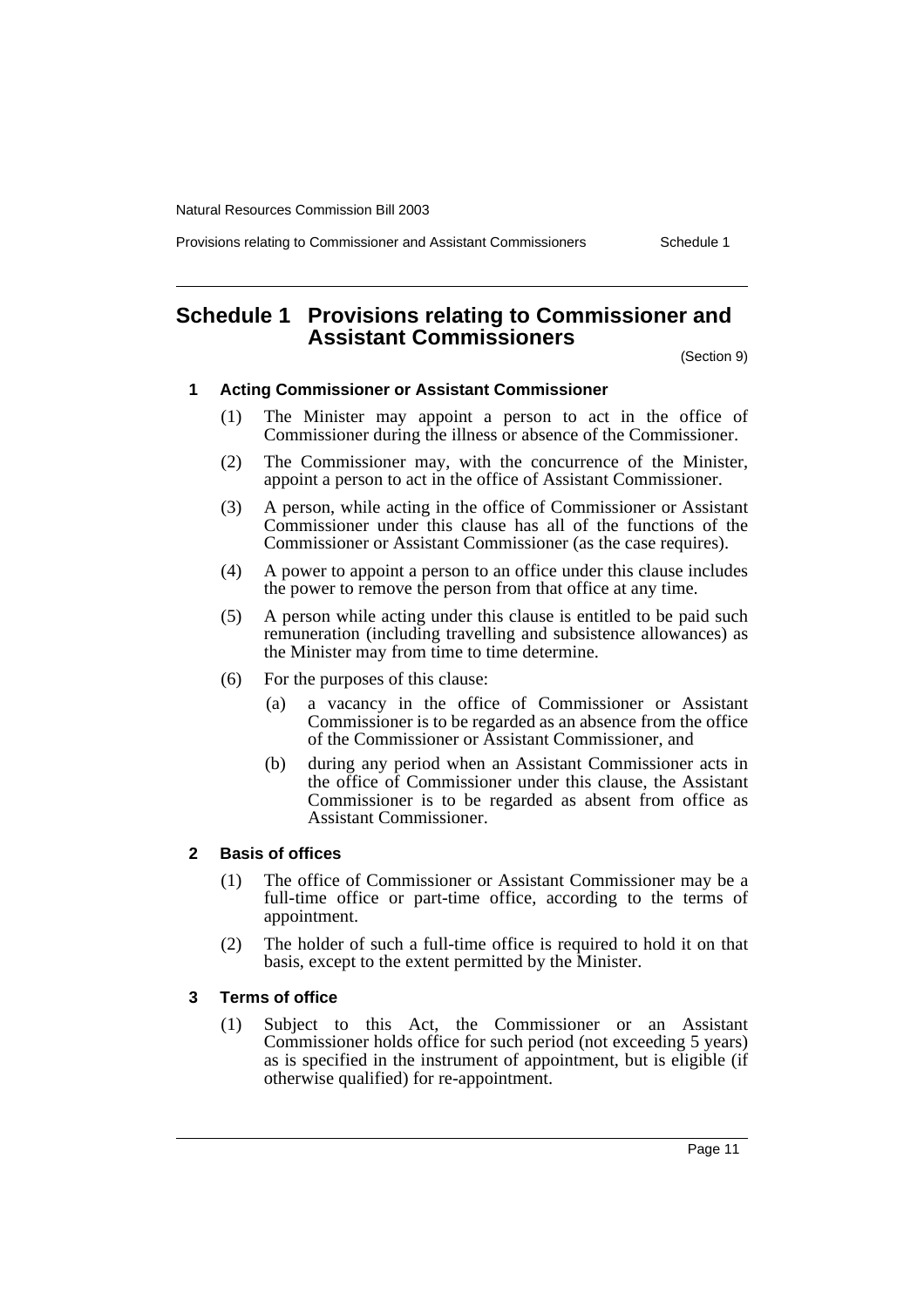Schedule 1 Provisions relating to Commissioner and Assistant Commissioners

- (2) The instrument of appointment of an Assistant Commissioner may provide that the person holds office until:
	- (a) the expiry of a specified period (not exceeding 5 years), or
	- (b) the completion by the Assistant Commissioner of a specified report, audit or inquiry,

whichever first occurs.

### **4 Remuneration**

- (1) A full-time Commissioner or Assistant Commissioner is entitled to be paid:
	- (a) remuneration in accordance with the *Statutory and Other Offices Remuneration Act 1975*, and
	- (b) such travelling or subsistence allowances as the Minister may from time to time determine in respect of the person.
- (2) A part-time Commissioner or Assistant Commissioner is entitled to be paid such remuneration (including travelling and subsistence allowances) as the Minister may from time to time determine in respect of the person.

### **5 Vacancy in office**

- (1) The office of the Commissioner or an Assistant Commissioner becomes vacant if the person:
	- (a) dies, or
	- (b) completes a term of office and is not re-appointed, or
	- (c) resigns the office by instrument in writing addressed to the Minister, or
	- (d) is removed from office by the Minister under this clause or the Governor under Chapter 5 of the *Public Sector Employment and Management Act 2002*, or
	- (e) becomes bankrupt, applies to take the benefit of any law for the relief of bankrupt or insolvent debtors, compounds with his or her creditors or makes an assignment of his or her remuneration for their benefit, or
	- (f) becomes a mentally incapacitated person, or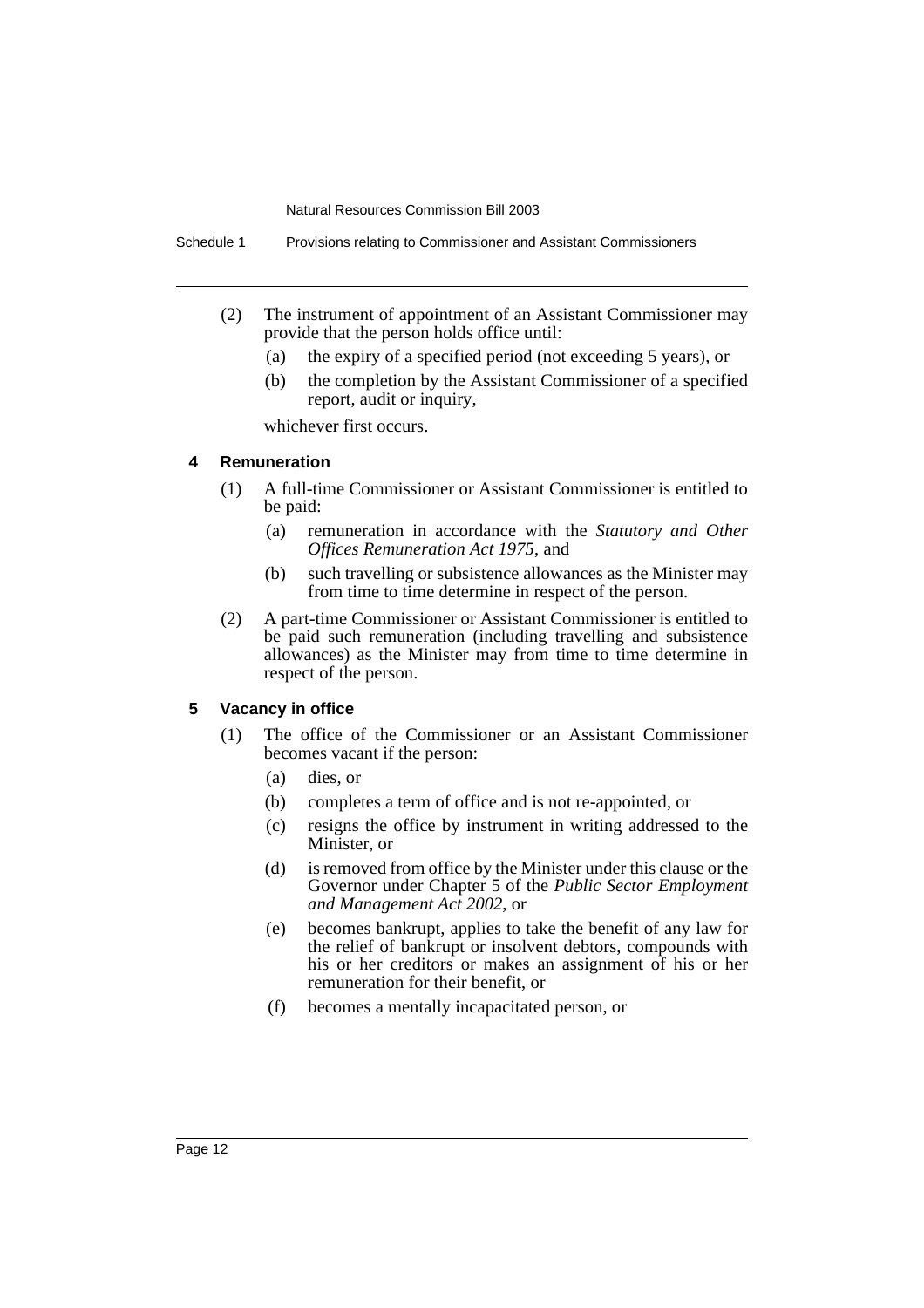- Provisions relating to Commissioner and Assistant Commissioners Schedule 1
	- (g) is convicted in New South Wales of an offence that is punishable by imprisonment for 12 months or more or is convicted elsewhere than in New South Wales of an offence that, if committed in New South Wales, would be an offence so punishable.
	- (2) The Minister may remove the Commissioner or an Assistant Commissioner from office for misbehaviour, incompetence or incapacity.

# **6 Filling of vacancy**

- (1) If the office of Commissioner becomes vacant, a person is, subject to this Act, to be appointed to fill the vacancy.
- (2) If the office of an Assistant Commissioner becomes vacant, a person may, subject to this Act, be appointed to fill the vacancy.

# **7 Effect of certain other Acts**

- (1) Chapter 2 of the *Public Sector Employment and Management Act 2002* does not apply to or in respect of the appointment of the Commissioner or an Assistant Commissioner.
- (2) If, by or under any Act, provision is made:
	- (a) requiring a person who is the holder of a specified office to devote the whole of his or her time to the duties of that office, or
	- (b) prohibiting the person from engaging in employment outside the duties of that office,

the provision does not operate to disqualify the person from holding that office and also the office of a part-time Commissioner or Assistant Commissioner or from accepting and retaining any remuneration payable to the person under this Act as a part-time Commissioner or Assistant Commissioner.

# **8 Personal liability**

A matter or thing done or omitted to be done by the Commission, the Commissioner, an Assistant Commissioner or a person acting under the direction of the Commission does not, if the matter or thing was done or omitted to be done in good faith for the purpose of executing this or any other Act, subject the Commissioner, an Assistant Commissioner or a person so acting personally to any action, liability, claim or demand.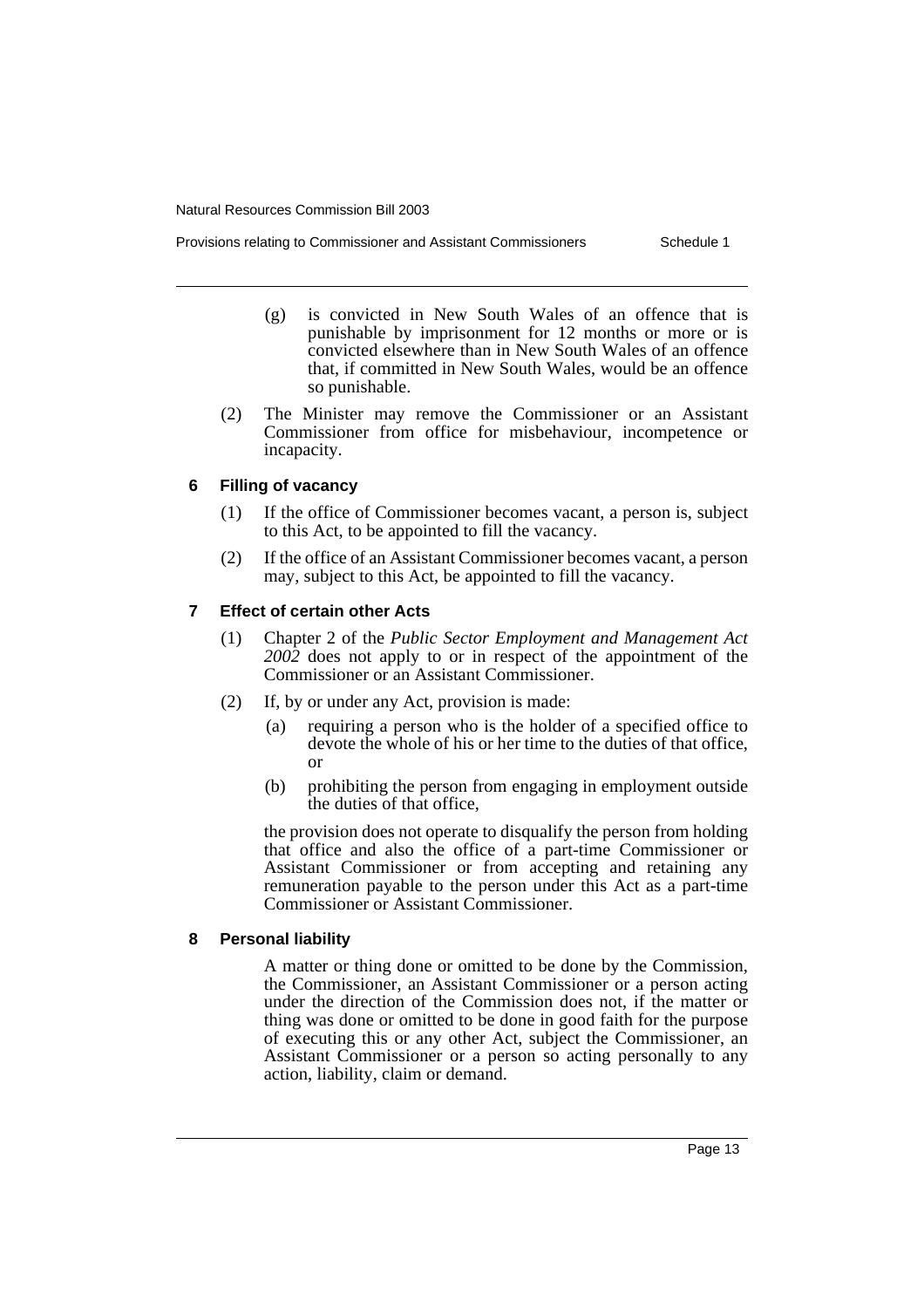# <span id="page-15-0"></span>**Schedule 2 Amendment of other Acts and instruments**

(Section 23)

# **2.1 Coastal Protection Act 1979 No 13**

### **[1] Long title**

Omit "to constitute the Coastal Council of New South Wales and to specify its functions;".

### **[2] Section 3 Objects of this Act**

Omit section 3 (h).

### **[3] Section 4B Inspection of maps outlining coastal zone**

Omit "Director-General of the Department of Urban Affairs and Planning" from section 4B (1).

Insert instead "Director-General of the Department of Infrastructure, Planning and Natural Resources".

### **[4] Section 4B (2)**

Omit "Director-General of the Department of Land and Water Conservation".

Insert instead "Director-General of the Department of Infrastructure, Planning and Natural Resources".

### **[5] Part 2 The Coastal Council of New South Wales**

Omit the Part.

### **2.2 Fisheries Management Act 1994 No 38**

### **[1] Section 7A Definitions**

Omit the definition of *Fisheries Resource Conservation and Assessment Council*.

### **[2] Section 7C Fishery management strategy for designated activities**

Omit section 7C (3).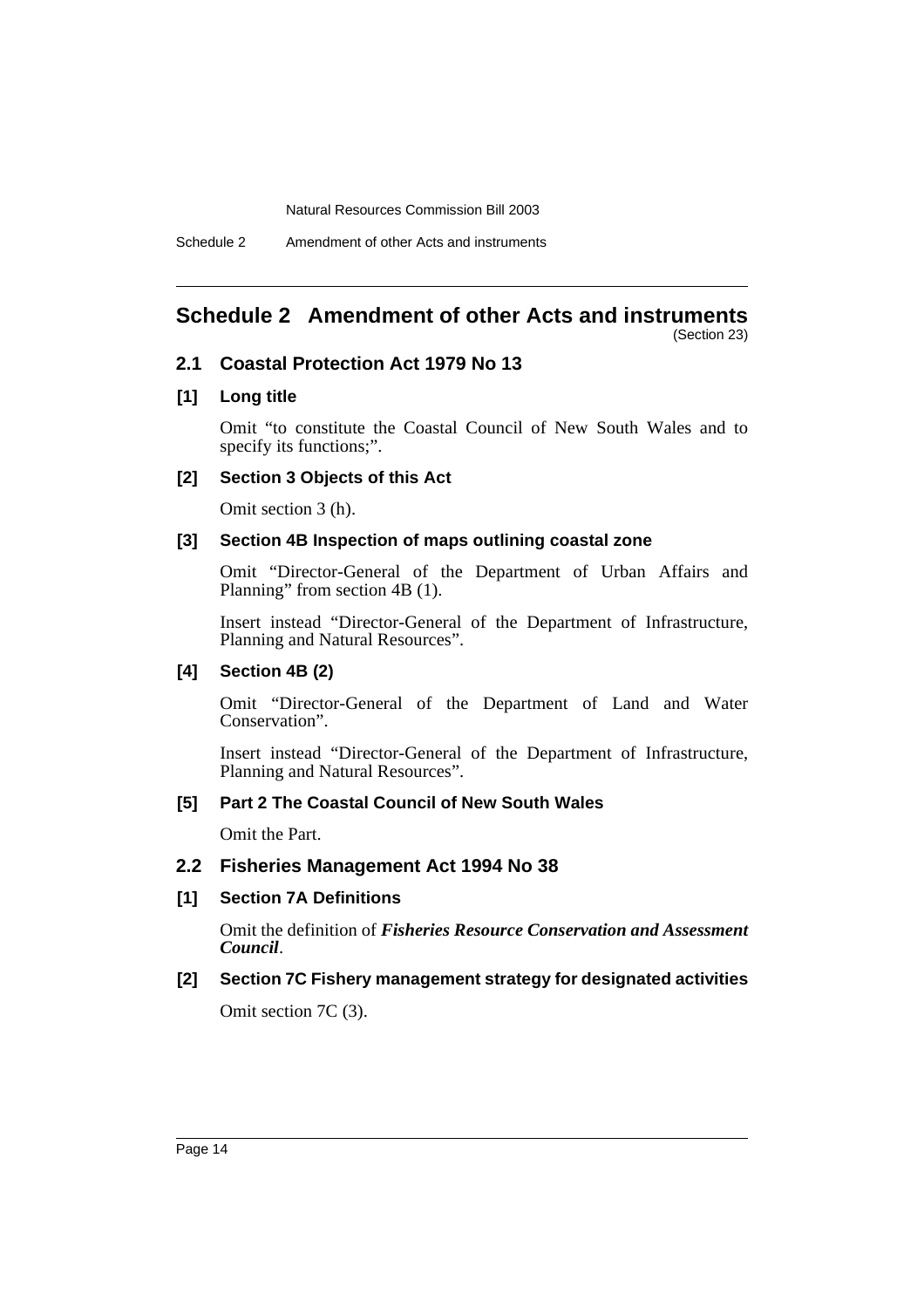### **[3] Section 7F Revision of draft strategy and publication of approved strategy following environmental assessment**

Omit section 7F (2).

**[4] Part 8, Division 1A Fisheries Resource Conservation and Assessment Council**

Omit the Division.

- **2.3 Fisheries Management (General) Regulation 2002**
- **[1] Part 12, Division 2 Fisheries Resource Conservation and Assessment Council**

Omit the Division.

### **[2] Clause 348 Establishment of advisory councils**

Omit clause 348 (c).

- **[3] Clause 351 Advisory Council on Fisheries Conservation** Omit the clause.
- **2.4 Forestry and National Park Estate Act 1998 No 163**
- **[1] Section 3 Definitions**

Omit the definition of *Resource and Conservation Assessment Council*.

### **[2] Section 15 Requirement for NRC forest assessment before agreement made**

Omit "Resource and Conservation Assessment Council" and "Council" wherever occurring.

Insert instead "Natural Resources Commission" and "Commission" respectively.

# **[3] Section 25 Purpose of integrated forestry operations approvals**

Omit "Resource and Conservation Assessment Council" from section 25 (a).

Insert instead "Natural Resources Commission".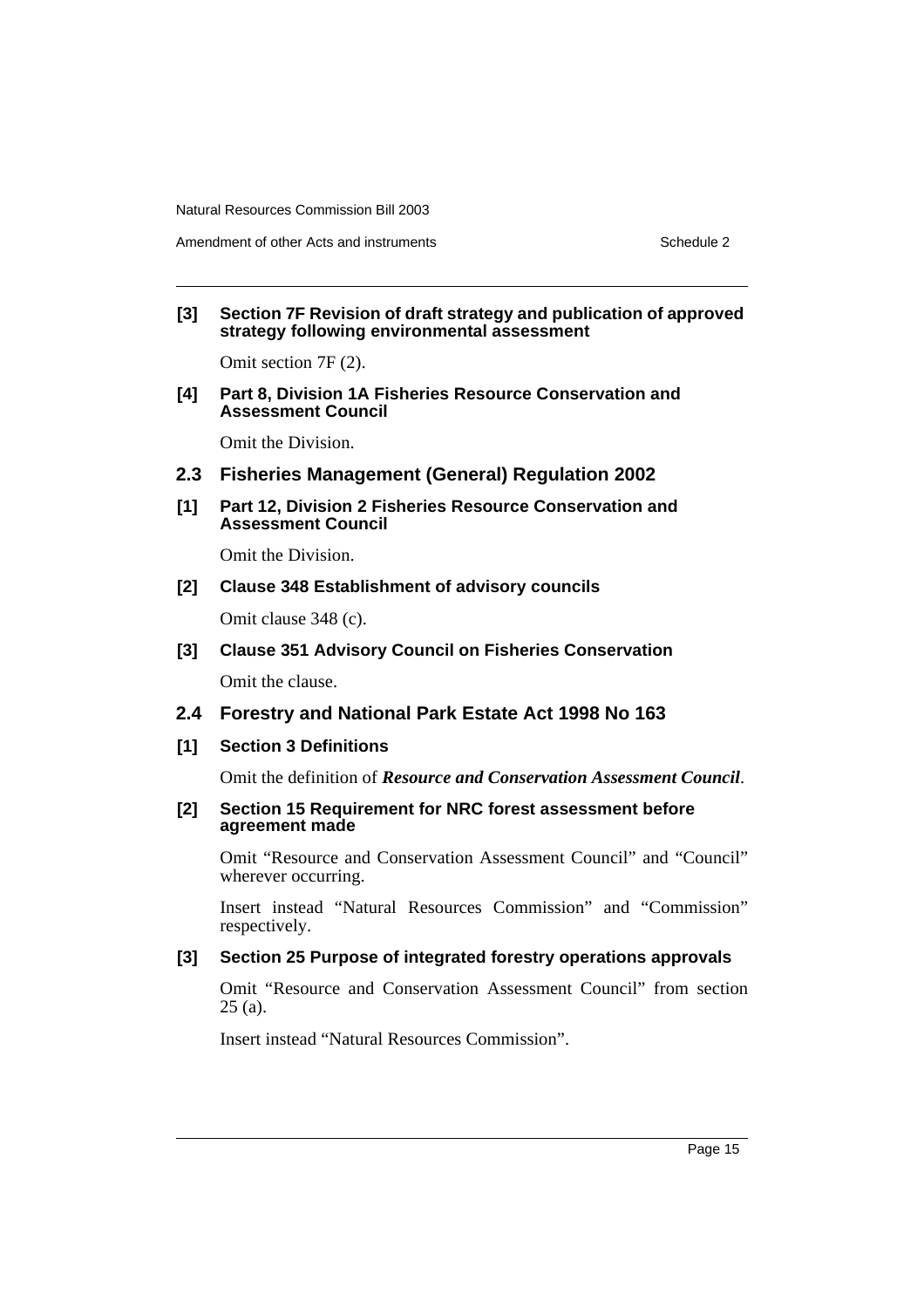# **2.5 Freedom of Information Regulation 2000**

# **Schedule 3 Public authorities**

Omit the matter relating to the following from Part 3: Healthy Rivers Commission

NSW Coastal Council

# **2.6 Public Finance and Audit Act 1983 No 152**

## **Schedule 2 Statutory bodies**

Omit "Coastal Council of New South Wales".

Insert instead in alphabetical order "Natural Resources Commission".

# **2.7 Public Finance and Audit Regulation 2000**

## **Clause 17 Definitions of "authority" and "officer of an authority"**

Omit "Coastal Council of New South Wales" from the Table to clause 17 (4).

# **2.8 State Environmental Planning Policy No 71—Coastal Protection**

# **[1] Clause 3 Definitions**

Omit the definition of *Coastal Council* from clause 3 (1).

# **[2] Clauses 18 (1) (e), 21 (2) and 22 (1) (b)**

Omit "Coastal Council" wherever occurring.

Insert instead "Natural Resources Commission".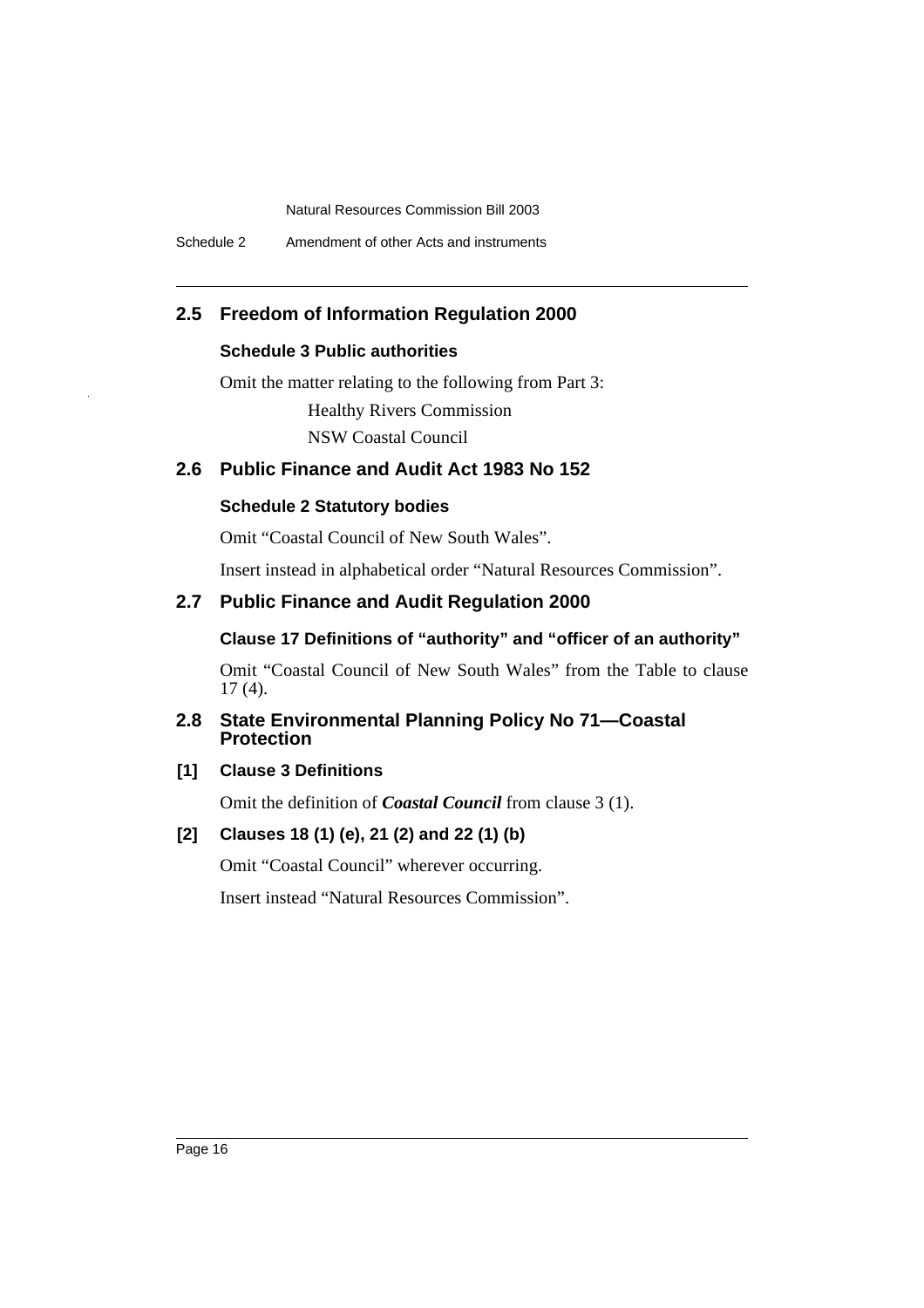Amendment of other Acts and instruments **Schedule 2** Schedule 2

# **2.9 Statutory and Other Offices Remuneration Act 1975 (1976 No 4)**

# **Schedule 2 Public offices**

Insert at the end of Part 1 of the Schedule:

Commissioner for the Natural Resources Commission (being a full-time office holder)

Assistant Commissioner for the Natural Resources Commission (being a full-time office holder)

# **2.10 Water Management Act 2000 No 92**

**[1] Chapter 8, Part 1 Water Advisory Council**

Omit the Part.

## **[2] Section 397 Exclusion of personal liability**

Omit section 397 (2) (b).

# **[3] Schedule 6, heading**

Omit "**Water Advisory Council and management committees**".

Insert instead "**Management committees**".

# **[4] Schedule 6**

Omit "Sections 13 and 369". Insert instead "Section 13".

# **[5] Schedule 6, clauses 1, 4–6, 7 (1) and (7) and 8–14**

Omit "the Water Advisory Council and" and "the Water Advisory Council or" wherever occurring.

# **[6] Schedule 6, clause 3 (a)**

Omit the paragraph.

# **[7] Schedule 6, clauses 5 (1) (b) and 7**

Omit "the Council or" wherever occurring. Insert instead "the".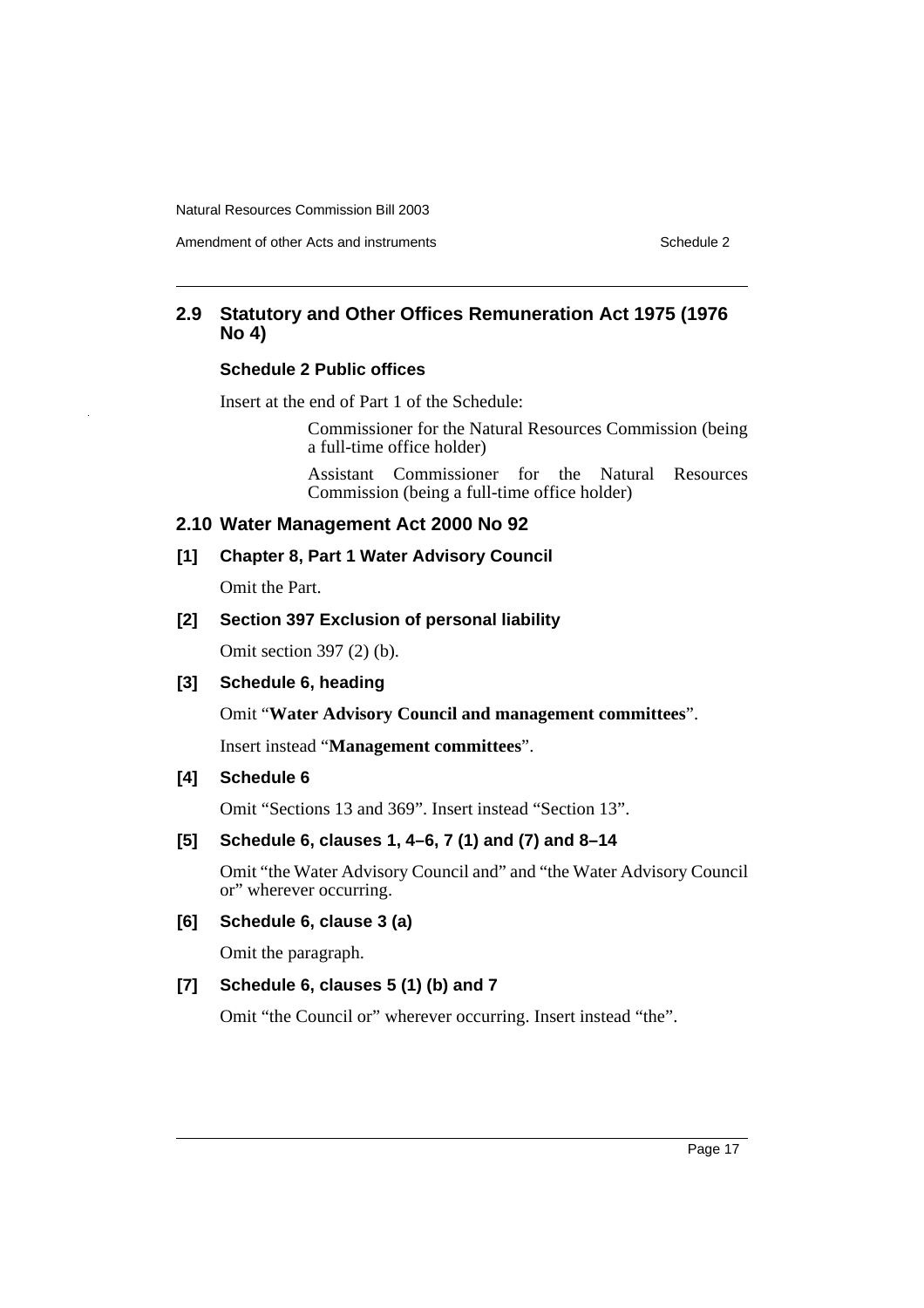Schedule 2 Amendment of other Acts and instruments

# **[8] Schedule 6, clause 7 (3), (4) and (6)**

Omit "Water Advisory Council or" wherever occurring.

# **[9] Dictionary**

Omit the definition of *Water Advisory Council*.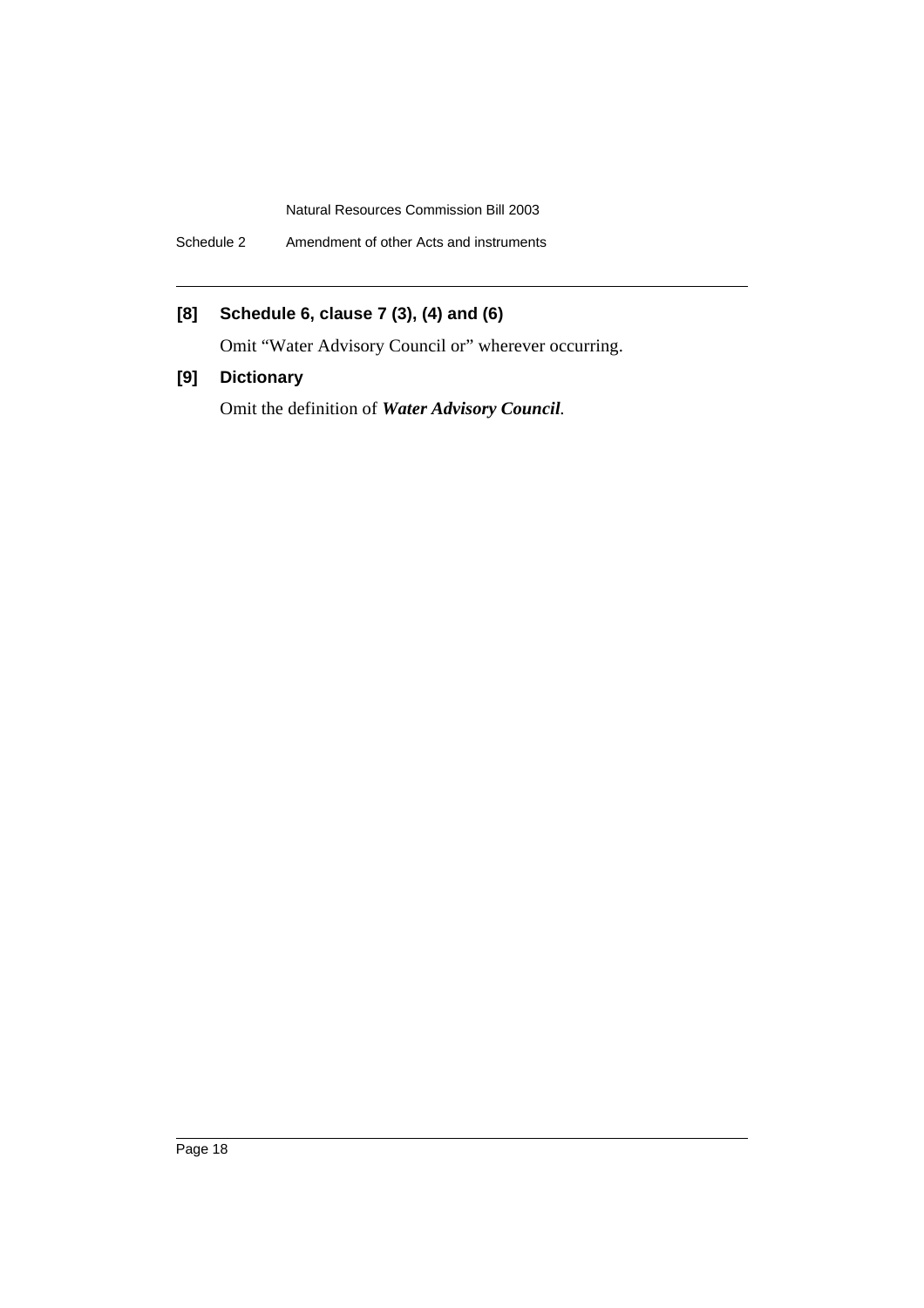Savings, transitional and other provisions Schedule 3

#### <span id="page-20-0"></span>**Schedule 3 Savings, transitional and other provisions** (Section 24)

# **Part 1 General**

### **1 Regulations**

- (1) The regulations may contain provisions of a savings or transitional nature consequent on the enactment of the following Acts: this Act
- (2) Any such provision may, if the regulations so provide, take effect from the date of assent to the Act concerned or a later date.
- (3) To the extent to which any such provision takes effect from a date that is earlier than the date of its publication in the Gazette, the provision does not operate so as:
	- (a) to affect, in a manner prejudicial to any person (other than the State or an authority of the State), the rights of that person existing before the date of its publication, or
	- (b) to impose liabilities on any person (other than the State or an authority of the State) in respect of anything done or omitted to be done before the date of its publication.

# **Part 2 Abolition of existing advisory bodies**

# **2 Abolition of existing bodies**

(1) The following bodies are abolished: Resource and Conservation Assessment Council (also called the Resource Assessment and Advisory Council) Healthy Rivers Commission Coastal Council State Catchment Management Co-ordinating Committee Native Vegetation Advisory Council Water Advisory Council State Wetland Advisory Committee State Weir Review Committee Advisory Council on Fisheries Conservation Fisheries Resource Conservation and Assessment Council